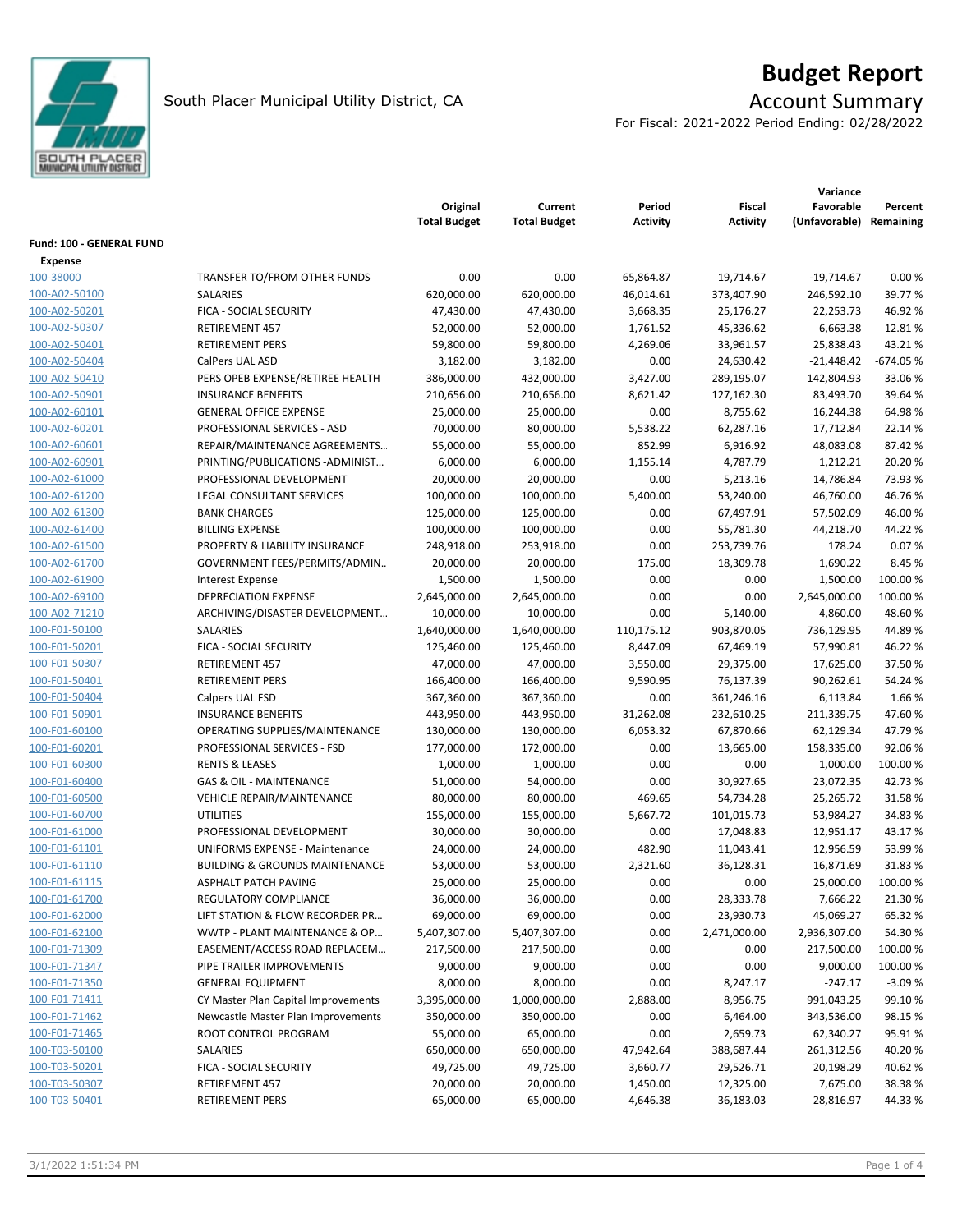### **Budget Report For Fiscal: 2021-2022 Period Ending: 02/28/2022**

|                                                             |                                                         | Original<br><b>Total Budget</b> | Current<br><b>Total Budget</b> | Period<br><b>Activity</b> | Fiscal<br><b>Activity</b> | Variance<br>Favorable<br>(Unfavorable) | Percent<br>Remaining |
|-------------------------------------------------------------|---------------------------------------------------------|---------------------------------|--------------------------------|---------------------------|---------------------------|----------------------------------------|----------------------|
| 100-T03-50404                                               | CalPers UAL TSD                                         | 54,090.00                       | 54,090.00                      | 0.00                      | 24,630.42                 | 29,459.58                              | 54.46%               |
| 100-T03-50901                                               | <b>INSURANCE BENEFITS</b>                               | 123,500.00                      | 123,500.00                     | 9,165.30                  | 64,192.15                 | 59,307.85                              | 48.02%               |
| 100-T03-60202                                               | PROFESSIONAL SERVICES - TSD                             | 294,000.00                      | 269,500.00                     | 3,424.84                  | 39,948.06                 | 229,551.94                             | 85.18%               |
| 100-T03-60800                                               | FOG - PERMIT COMPLIANCE                                 | 12,400.00                       | 12,400.00                      | 0.00                      | 4,694.09                  | 7,705.91                               | 62.14%               |
| 100-T03-60900                                               | PRINTING/PUBLICATIONS - TECH SERV                       | 3,000.00                        | 3,000.00                       | 109.90                    | 751.72                    | 2,248.28                               | 74.94 %              |
| 100-T03-61000                                               | PROFESSIONAL DEVELOPMENT - TECH                         | 18,120.00                       | 18,120.00                      | 0.00                      | 1,784.77                  | 16,335.23                              | 90.15%               |
| 100-T03-61101                                               | UNIFORMS EXPENSE - TECH SERVICES                        | 3,650.00                        | 3,650.00                       | 0.00                      | 1,154.88                  | 2,495.12                               | 68.36%               |
| 100-T03-61804                                               | OPERATING SUPPLIES/MAINTENANCE                          | 7,250.00                        | 7,250.00                       | 0.00                      | 1,649.10                  | 5,600.90                               | 77.25 %              |
| 100-T03-62300                                               | REPAIR/MAINTENANCE AGREEMENTS                           | 94,000.00                       | 90,550.00                      | 14,971.05                 | 45,731.89                 | 44,818.11                              | 49.50%               |
| 100-T03-71400                                               | SOFTWARE/DATA ACQUISITION                               | 40,000.00                       | 40,000.00                      | 0.00                      | 995.00                    | 39,005.00                              | 97.51%               |
| 100-T03-71405                                               | <b>SYSTEM IMPROVEMENTS</b>                              | 205,000.00                      | 105,000.00                     | 0.00                      | 0.00                      | 105,000.00                             | 100.00 %             |
| 100-T03-71408                                               | PARTICIPATION IN REGIONAL PROJEC                        | 30,000.00                       | 30,000.00                      | 0.00                      | 0.00                      | 30,000.00                              | 100.00%              |
| 100-T03-71410                                               | <b>EASEMENT INSPECTION EQUIPMENT</b>                    | 11,700.00                       | 11,700.00                      | 0.00                      | 0.00                      | 11,700.00                              | 100.00%              |
| 100-T03-71415                                               | <b>EASEMENT ACQUISTION</b>                              | 0.00                            | 119,000.00                     | 21,207.19                 | 21,207.19                 | 97,792.81                              | 82.18%               |
| 100-T03-71425                                               | COMPUTERS/OFFICE FURNITURE                              | 43,650.00                       | 44,650.00                      | 0.00                      | 27,512.09                 | 17,137.91                              | 38.38%               |
| 100-T03-71500                                               | RWWTP REHAB & REPLACEMENT                               | 2,366,393.00                    | 2,366,393.00                   | 0.00                      | 1,106,500.00              | 1,259,893.00                           | 53.24 %              |
|                                                             | <b>Expense Total:</b>                                   | 21,959,941.00                   | 19,625,991.00                  | 434,234.68                | 7,840,461.83              | 11,785,529.17                          | 60.05%               |
|                                                             | Fund: 100 - GENERAL FUND Total:                         | 21,959,941.00                   | 19,625,991.00                  | 434,234.68                | 7,840,461.83              | 11,785,529.17                          | 60.05%               |
| Fund: 300 - CIP & EXPANSION                                 |                                                         |                                 |                                |                           |                           |                                        |                      |
| <b>Expense</b>                                              |                                                         |                                 |                                |                           |                           |                                        |                      |
| 300-38000                                                   | TRANSFER TO/FROM OTHER FUNDS                            | 0.00                            | 0.00                           | $-65,864.87$              | 1,212,758.95              | $-1,212,758.95$                        | 0.00%                |
| 300-T03-71410                                               | <b>FOOTHILL TRUNK PROJECT - CONSTR</b>                  | 200,000.00                      | 75,000.00                      | 0.00                      | 119,357.31                | $-44,357.31$                           | $-59.14%$            |
| 300-T03-71421                                               | LOWER CLOVER VALLEY TRUNK - DES                         | 0.00                            | 0.00                           | 5,374.64                  | 5,374.64                  | $-5,374.64$                            | 0.00%                |
| 300-T03-71423                                               | <b>Trunk Extension Reimbursement</b>                    | 400,000.00                      | 400,000.00                     | 0.00                      | 0.00                      | 400,000.00                             | 100.00%              |
|                                                             | <b>Expense Total:</b>                                   | 600,000.00                      | 475,000.00                     | -60,490.23                | 1,337,490.90              | -862,490.90                            | $-181.58%$           |
|                                                             | Fund: 300 - CIP & EXPANSION Total:                      | 600,000.00                      | 475,000.00                     | -60,490.23                | 1,337,490.90              | -862,490.90                            | $-181.58%$           |
| <b>Fund: 400 - CAPITAL REPLACEMENT &amp; REHABILITATION</b> |                                                         |                                 |                                |                           |                           |                                        |                      |
| <b>Expense</b>                                              |                                                         |                                 |                                |                           |                           |                                        |                      |
| 400-38000                                                   | TRANSFER TO/FROM OTHER FUNDS                            | 0.00                            | 0.00                           | 0.00                      | $-1,232,473.62$           | 1,232,473.62                           | 0.00%                |
| 400-A02-71431                                               | HQ HVAC REPAIR/REPLACEMENT                              | 15,000.00                       | 15,000.00                      | 0.00                      | 0.00                      | 15,000.00                              | 100.00%              |
| 400-F01-71203                                               | <b>EMERGENCY BYPASS EQUIPMENT</b>                       | 50,000.00                       | 50,000.00                      | 0.00                      | 48,199.59                 | 1,800.41                               | 3.60%                |
| 400-F01-71302                                               | <b>VEHICLE PURCHASES</b>                                | 220,000.00                      | 322,000.00                     | 0.00                      | 159,457.63                | 162,542.37                             | 50.48%               |
| 400-F01-71309                                               | EASEMENT/ACCESS ROAD REPLACEM                           | 215,000.00                      | 215,000.00                     | 0.00                      | 0.00                      | 215,000.00                             | 100.00 %             |
| 400-F01-71475                                               | SCADA SOFTWARE DESIGN & IMPLE                           | 3,275,000.00                    | 3,275,000.00                   | 0.00                      | 0.00                      | 3,275,000.00                           | 100.00%              |
| 400-F01-71490                                               | TAYLOR RD LS REPLACEMENT                                | 110,000.00                      | 110,000.00                     | 0.00                      | 0.00                      | 110,000.00                             | 100.00%              |
| 400-F01-71670                                               | PIPE TRAILER REPLACEMENT                                | 10,000.00                       | 10,000.00                      | 0.00                      | 0.00                      | 10,000.00                              | 100.00 %             |
| 400-F01-71710                                               | <b>GENERAL EQUIPMENT REPLACEMENT</b>                    | 18,000.00                       | 18,000.00                      | 0.00                      | 163.78                    | 17,836.22                              | 99.09%               |
| 400-T03-71210                                               | Cured in place Pipe                                     | 650,000.00                      | 650,000.00                     | 0.00                      | 0.00                      | 650,000.00                             | 100.00 %             |
| 400-T03-71215                                               | Foothill Trunk Project - Construction                   | 100,000.00                      | 0.00                           | 0.00                      | 65,543.00                 | $-65,543.00$                           | 0.00%                |
| 400-T03-71405                                               | SYSTEM REHABILITATION                                   | 0.00                            | 500,000.00                     | 0.00                      | 0.00                      | 500,000.00                             | 100.00%              |
| 400-T03-71419                                               | LOS FLORES MAINLINE REPLACEMENT                         | 1,000,000.00                    | 0.00                           | 0.00                      | 0.00                      | 0.00                                   | 0.00%                |
| 400-T03-71510                                               | PARTICIPATION IN REGIONAL PROJEC                        | 430,000.00                      | 1,078,000.00                   | 0.00                      | 273,881.00                | 804,119.00                             | 74.59%               |
| 400-T03-71675                                               | CY Fence Replacement                                    | 110,000.00                      | 222,220.00                     | 0.00                      | 222,217.22                | 2.78                                   | 0.00%                |
|                                                             | <b>Expense Total:</b>                                   | 6,203,000.00                    | 6,465,220.00                   | 0.00                      | -463,011.40               | 6,928,231.40                           | 107.16%              |
|                                                             | Fund: 400 - CAPITAL REPLACEMENT & REHABILITATION Total: | 6,203,000.00                    | 6,465,220.00                   | 0.00                      | -463,011.40               | 6,928,231.40                           | 107.16%              |
|                                                             | <b>Report Total:</b>                                    | 28,762,941.00                   | 26,566,211.00                  | 373,744.45                | 8,714,941.33              | 17,851,269.67                          | 67.20%               |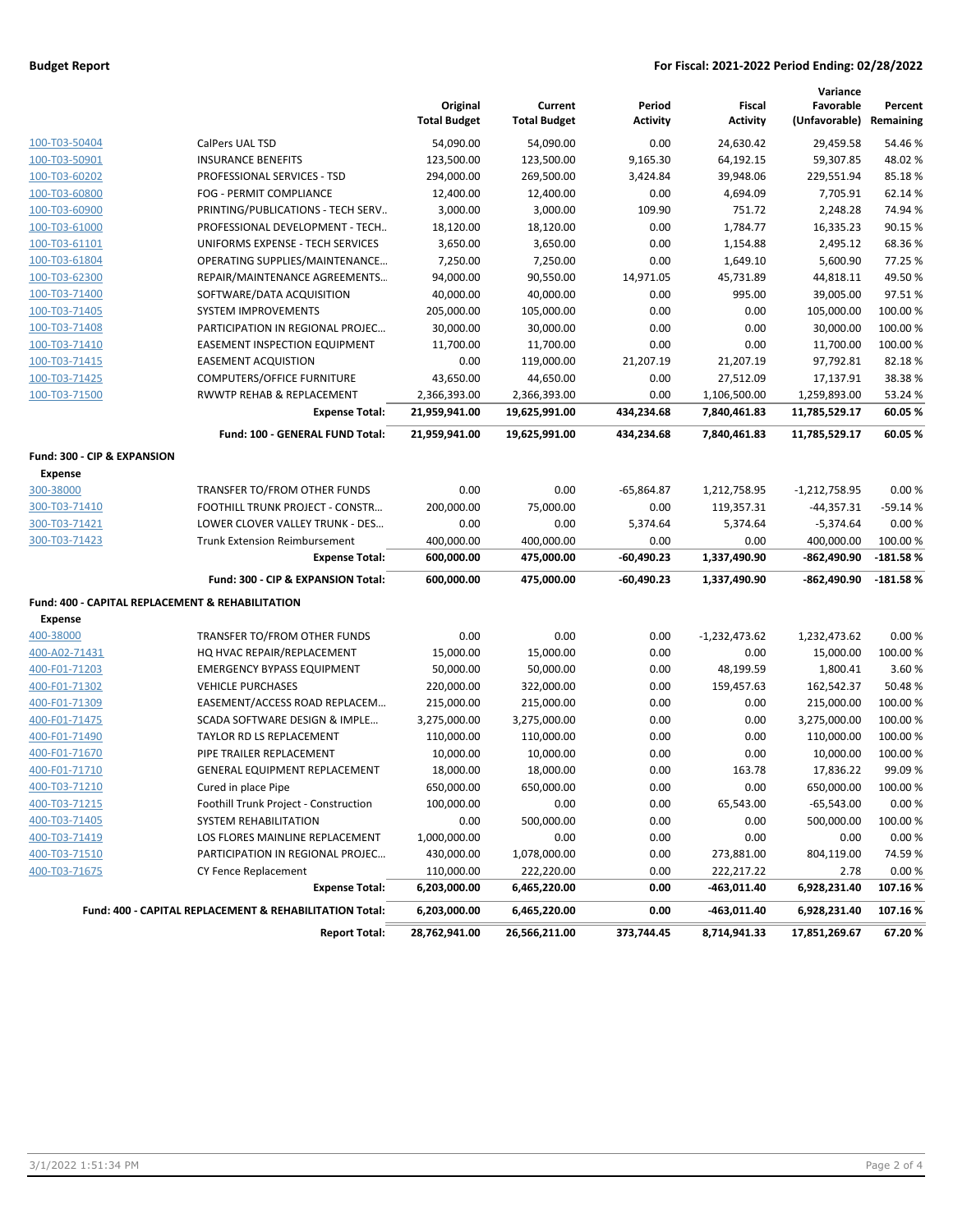# **Group Summary**

|                                                                    |                      |                     |                     |                 |                 | Variance      |            |
|--------------------------------------------------------------------|----------------------|---------------------|---------------------|-----------------|-----------------|---------------|------------|
|                                                                    |                      | Original            | Current             | Period          | Fiscal          | Favorable     | Percent    |
| <b>Account Typ</b>                                                 |                      | <b>Total Budget</b> | <b>Total Budget</b> | <b>Activity</b> | <b>Activity</b> | (Unfavorable) | Remaining  |
| <b>Fund: 100 - GENERAL FUND</b>                                    |                      |                     |                     |                 |                 |               |            |
| Expense                                                            |                      | 21.959.941.00       | 19.625.991.00       | 434.234.68      | 7.840.461.83    | 11,785,529.17 | 60.05 %    |
| Fund: 100 - GENERAL FUND Total:                                    |                      | 21,959,941.00       | 19,625,991.00       | 434,234.68      | 7,840,461.83    | 11,785,529.17 | 60.05%     |
| <b>Fund: 300 - CIP &amp; EXPANSION</b>                             |                      |                     |                     |                 |                 |               |            |
| Expense                                                            |                      | 600,000.00          | 475,000.00          | $-60,490.23$    | 1,337,490.90    | -862,490.90   | $-181.58%$ |
| Fund: 300 - CIP & EXPANSION Total:                                 |                      | 600.000.00          | 475.000.00          | $-60.490.23$    | 1,337,490.90    | -862.490.90   | $-181.58%$ |
| <b>Fund: 400 - CAPITAL REPLACEMENT &amp; REHABILITATION</b>        |                      |                     |                     |                 |                 |               |            |
| Expense                                                            |                      | 6,203,000.00        | 6,465,220.00        | 0.00            | $-463,011.40$   | 6,928,231.40  | 107.16%    |
| <b>Fund: 400 - CAPITAL REPLACEMENT &amp; REHABILITATION Total:</b> |                      | 6,203,000.00        | 6,465,220.00        | 0.00            | $-463.011.40$   | 6,928,231.40  | 107.16%    |
|                                                                    | <b>Report Total:</b> | 28,762,941.00       | 26,566,211.00       | 373.744.45      | 8,714,941.33    | 17,851,269.67 | 67.20%     |
|                                                                    |                      |                     |                     |                 |                 |               |            |